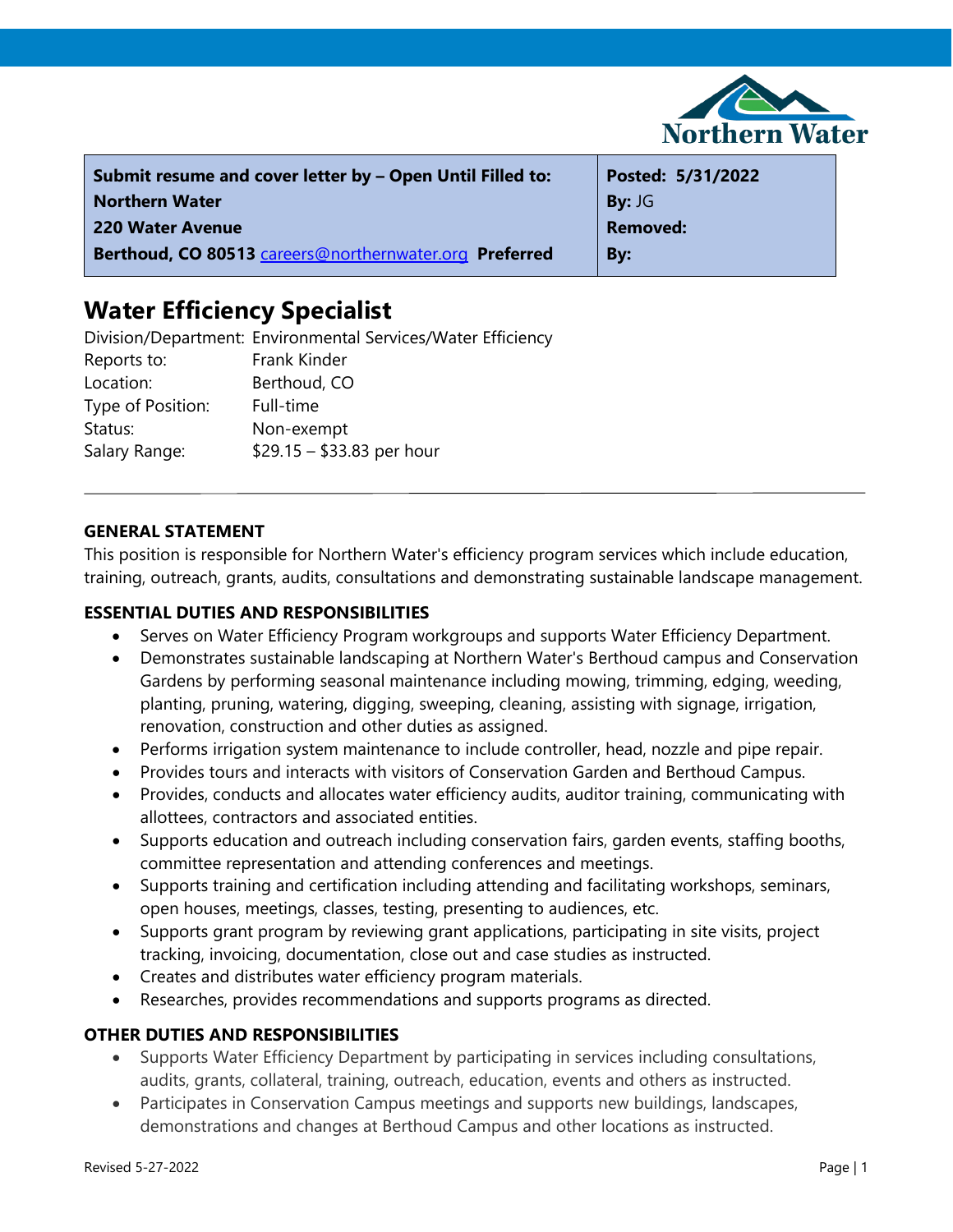- Participates in Campus Development meetings, landscape discussions and assists with implementing green building certifications and compliance at Northern Water campuses.
- Works collaboratively with other departments and divisions as instructed.
- Pursues continuing education current to the water efficiency industry through attending conferences, taking classes and completing certifications.
- Other duties as assigned.

## **EDUCATION AND EXPERIENCE REQUIREMENTS**

## **Education**

- Bachelors' degree in Horticulture, Landscape Design or Landscape Architecture required. Similar degrees such as Natural Resource Management, Conservation, Geography and Environmental Studies or Sustainability may be considered as applicable with appropriate industry experience, demonstrated understanding of concepts and industry certifications.
- Master's degree is a plus.

## **Experience**

- At least 5 years managing, maintaining, planning, renovating and building large-scale public or private gardens, commercial scale landscapes, grounds or campus environments. Prefer settings where landscapes provided an interpretive aspect or were functional beyond aesthetics.
- At least 5 years' experience in water conservation and efficiency, utility efficiency services, horticulture management or green industry operations is a preferred.
- Irrigating landscapes based on hydrozone using different irrigation technology, management, and weather-based and site-based applications.

## **LICENSE, CERTIFICATE AND CREDENTIAL REQUIREMENTS**

- Driver's License required.
- At least one green industry certification is required from one of the following organizations: Irrigation Association for Certified Landscape Irrigation Auditor, Certified Landscape Water Manager, etc. Other suitable certifications are Qualified Water Efficient Landscaper (QWEL) or Watershed Wise Landscape Professional (WWLP) or NALP's manager certifications.
- Other certifications from ALCC's Sustainable Landscape Management (SLM), Certified Irrigation Technician, NALP, PLANET, Certified Arborist etc. are a plus.
- USGBC's Green Building accreditation such as LEED GA, AP, SITES AP or other are a plus.

## **KNOWLEDGE, SKILLS AND ABILITIES**

## **Knowledge**

- Trees, plants and their names, moisture, sun and maintenance requirements.
- Moisture management via soil and soil types, mulches and plant factors via Evapotranspiration.
- Landscape management, horticultural and design practices in Colorado.
- Programming and operational use of irrigation systems, controllers and sensors.
- Detailed familiarity of plant names, plant behavior and management.
- Principles of Xeriscape.
- The following are helpful but not required: demand side management, understanding conservation and environmental incentives, water use in residential, commercial and industrial sectors, low impact development, integrated pest management.

## **Skills**

- Read and understand landscape plans, plant lists and project documentation.
- Landscape maintenance and plant care practices.